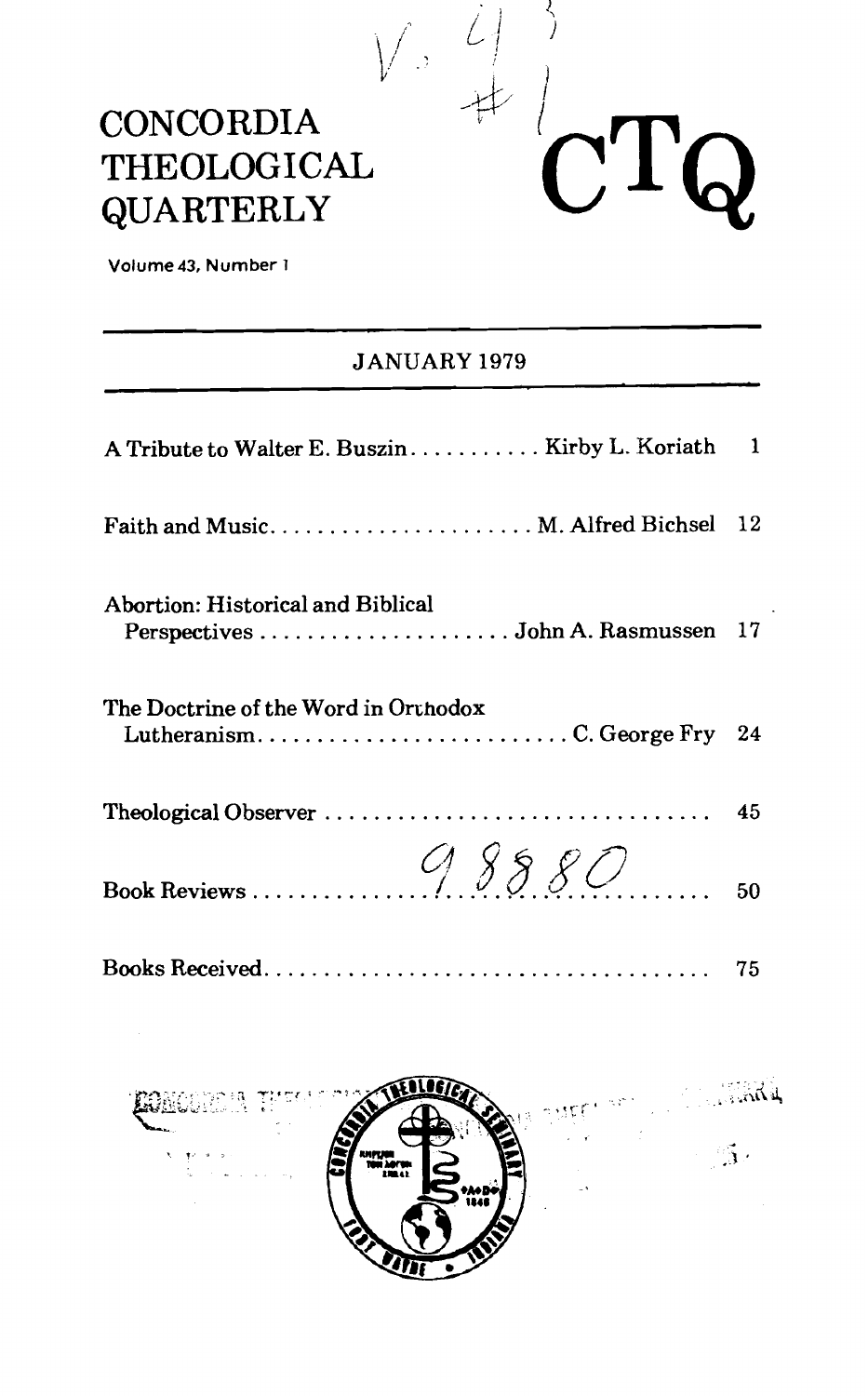## Faith and Music

### <sup>M</sup>. **AIfred** Bichsel

In Job **38:7** we read these words: "When the morning stars sang together and **all** the sons of God shouted for joy." My task during this quiet evening hour of our Memorial Service is to point out briefly that the art of music is the eternal and inevitable companion of the marching of God through history. From eternity to eternity, from Genesis to Revelation, from Creation to the Judgment, music is the background for all the mighty acts of God. It **all** began at the creation, as God tells Job: "Where were you when I laid the foundat ions of the earth? Declare if you have any understanding. Who laid the measures of it, if you know? Or who stretched the line upon it? Where are its foundations fastened? Or who laid its cornerstone; when the morning stars sang together, and **all** the sons of God shouted for joy?"

It flowed through Israel's history, and first of all we think of Moses, the great lawgiver and hero of the faith. Normally we do not think of him **as** a musician, but he was, as is attested in Exodus and Deuteronomy. The first of these two books contains Moses' **song** of deliverance after the successful flight of the children of Israel from the Egyptians. Hear a fragment of it - perhaps its climax: "Who is like Thee, glorious in holiness, fearful in praises, doing wonders?" The **book** of Judges tells us that Deborah and Barak sang a song of joy at the victory of Israel over the Canaanites. When Samuel was **born,** Hannah's song of thanksgiving is not unlike the song of another mother who, centuries later on the occasion of the Visitation, sang the words: "My soul doth magnify the Lord, and my spirit hath rejoiced in God my Saviour."

This strain of music flowed through the psalmist's songs in the night, the echo of song and psaltery and cymbal in the hymnbook of a waiting church. Muted for months by his unbelief, a high priest named Zacharias suddenly opened his mouth, and this sound of music burst forth: "Blessed be the Lord God of Israel, for He hath visited and redeemed His people." **A** feeble old man held a baby in **his** trembling arms. His eyes, dimmed by age, **grew as** bright as the stars in the night, and again this strain of **music** burst forth: "Lord, now lettest Thou Thy **servant** depart in **peace according** to **Thy word."** The **echo of** the **Song** of **the** Heavenly **Host at**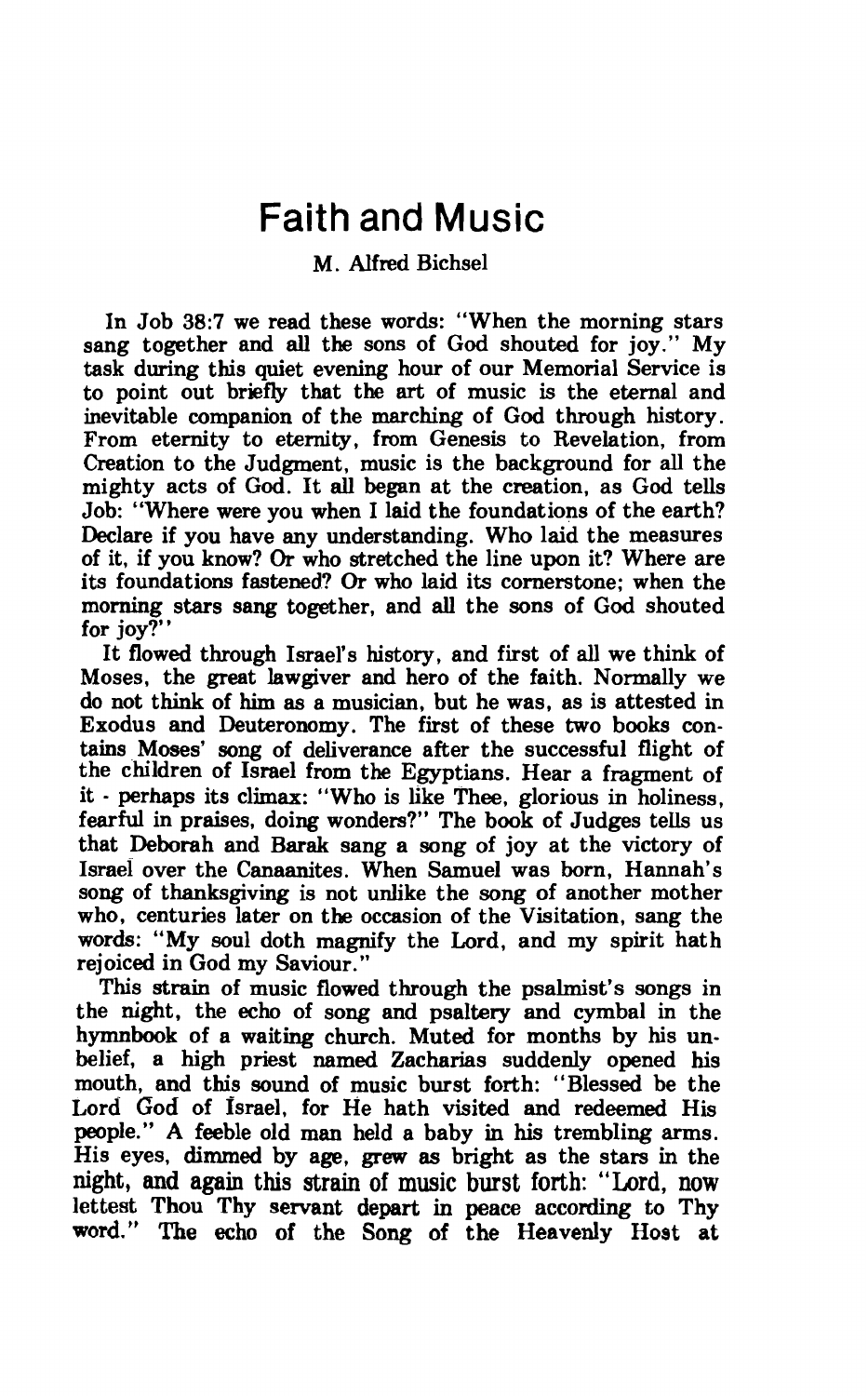Bethlehem still rings in our ears almost two thousand years later. In the Book of Revelation, the announcement of the harps of the redeemed around the throne have become a part of the Christian hope. Always and always, except possibly at Calvary, as we follow God through history, we are never far from the sound of music.

But music that is not related to God and our faith is something less than perfect, no matter how beautiful it may sound to the human ear. Permit me an analogy. Some years ago it was my good fortune to hear a lecture by Father Roland de Vaux, a Dominican priest, who was director of the *Ecole Biblique* in Jerusalem and president of the Palestine Archaeological Museum in the same city. He was one of the world's leading biblical archaeologists and an authority on the Dead Sea Scrolls. In comparing the history of Scripture to secular history, he likened it to the two sides of a tapestry. If you examine the reverse side of the tapestry, to be sure, you see the crude outline of the design - the endings and knotting together of the varicolored threads - this is factual or secular history. But if you turn the tapestry and examine it from its proper side, you **see** the perfect design or figures intended by the artist - this is history seen in reference to God's perfect plan for man's salvation.

The same can be said of music. Music is man's counterpoint to the sound of an acting God. It is sometimes broken and alone, sometimes low and sometimes high, sometimes far and sometimes near - but always a deep, profound, and essential part of our Christian life. There is, therefore, every reason for us to give attention to this companion of our faith. There is, in the sublimest sense of the term, a spiritual music, an interior music, both human and divine. Music **has** both sacramental and sacrificial overtones. It *is* a *gift of God which becomes an offering to God,* the God who has so honored us by the incarnation of His Son and the redemption of the world. It carries the most personal and the most indescribable reflection of the divine presence in our souls.

The church of each age has made its contribution to this noble art, and the sum total of these contributions is what we have in mind when we think of our musical heritage. The Apostolic and post-Apostolic Church received as its heritage the musical concept of the Temple and Synagogue worship. To this Gentile converts brought the strophic hymns of their Hellenistic and Roman heritage. The church of the Middle Ages developed its musical thought around the liturgical routine of the Eucharist and daily office, and the Church of the Renaissance found a new vehicle for the same liturgical concepts in a rich polyphony. The Reformation brought with it the vernacular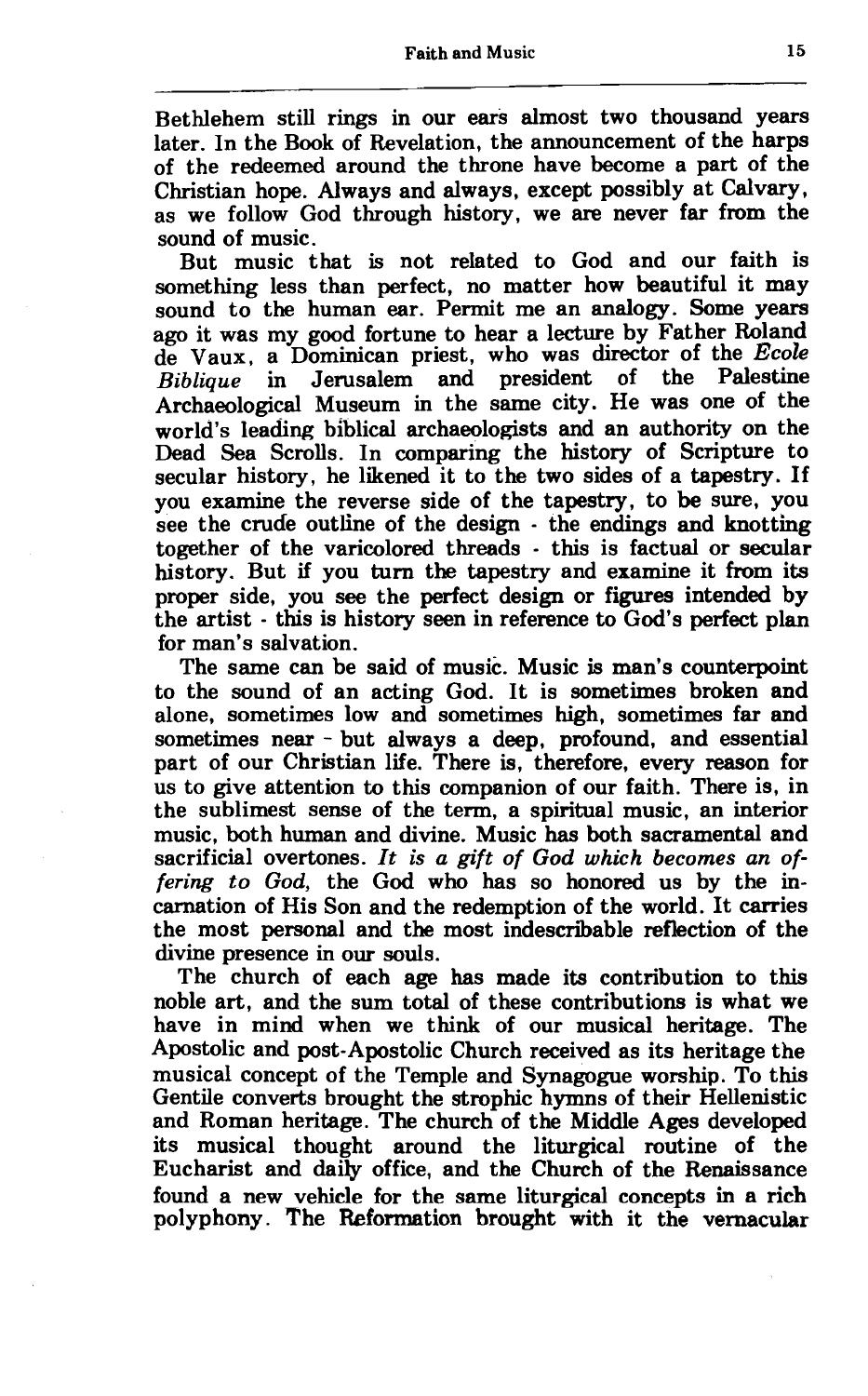hymn, and when Luther speaks of music and calls it the "Handmaid of Theology," he does so not as a dilletante. and not onIy as a theologian, but he speaks as a sensitive and wellinformed practitioner of the art. Much of the music that we have in the church is the result of an attitude such as his.

A moment ago we said that music carries a most personal and most indescribable reflection of the divine presence in our souls. There are some strange and mysterious things about this process. The Gospel - the revelation and vision of God in Jesus Christ - was given to us in words, in language, in the ordinary symbols by which we touch and hear the world around us, by which we communicate with our fellowmen. God comes to us in words. He speaks in human accents. He talks so that a child can understand.

In an essay on the Bible as literature, Henry van Dyke has written: 'The Bible speaks in hundreds of languages to the heart of man. Above the cradle and beside the grave its great words come to us uncalled. They fill our prayers with power larger than we know, and the beauty of them lingers on our ear long after the sermons which they adorned have been forgotten. They return to us swiftly and quietly like doves flying from far away. They surprise us with new meanings, like springs of water breaking forth from the mountains beside a long-trodden path. They grow richer as pearls do when they are worn near the heart." Now we may say: "All this is true and all this is wonderful. God has really been kind to us in using our language; our limitations of human speech, to tell us of His pity, His Love, and His heart." What else can be added to so great a revelation?

Magnificently and mysteriously, there is something else! As the Word of Jesus Christ the Bible stands completely alone. In, above, beyond, and beneath the Bible's Word is Jesus Christ. It can, consequently, be understood only on our knees! As we feed upon it, we become aware of great hands, powerful and real, drawing us toward the bleeding and glorious face of Jesus Christ.

And here is the place where sacred music enters the picture. Often the words of Scripture are trying to say the unutterable, the humanly incredible. By clothing them or their ideas in the garment of music the unutterable can become an audible undertone. Music tries to reflect the divine atmosphere with which the words are invested. It adorns the heavenly meaning of the words. It weaves a sequence of sounds surrounding those words or ideas which are the direct result of the Holy Spirit's working and once more brings God's words into human life.

Let us take **just** one **example** in which the **meaning** of God's **words** is in our perception made clearer, more powerful, more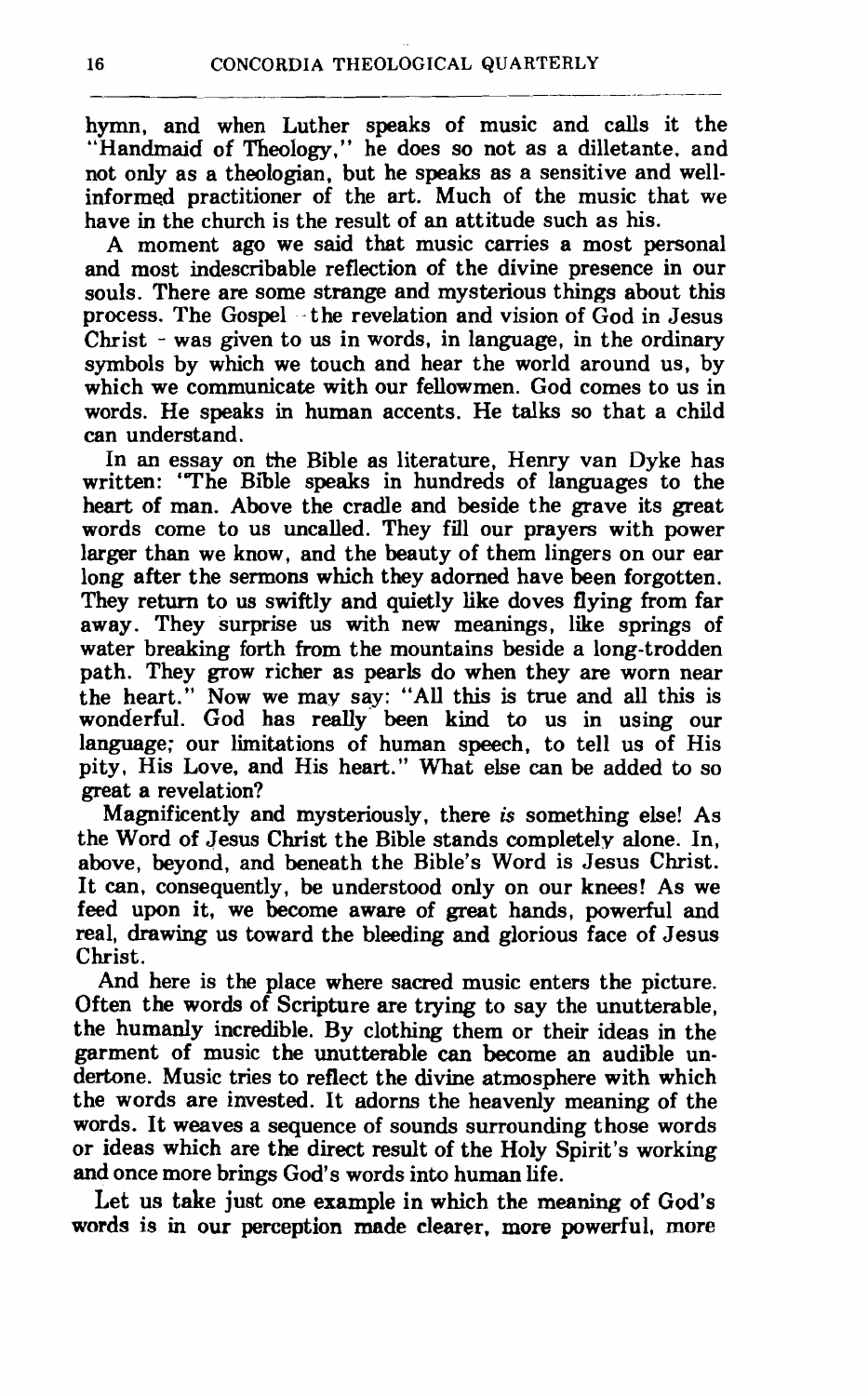#### **Faith and Music 17**

glorious by the lifting hands of music. **Look** for a moment at the *Mass in* B *Minor* by Johann Sebastian Bach! There is the "Kyrie," the outcry of a soul that clutches at the divine mercy from the black edge of despair. Where is there greater exaltation of worship than in the "Gloria" with its crackling and brilliant trumpets? Never was the tenderness of divine pity more eloquently set forth than in the "Qui tollis," or the mystery of divine condescension than in the "Et incarnatus," or the grief of divine passion than in the "Crucifixus" with its excruciating dissonances, or tne victory of divine love in the "et resurrexit." In all of these, the music focuses the words on eternity. There are a few passages like that in Handel's *Messiah.* There is always something like that in Gregorian Chant, and in the greatest hymns of the church. We can let God utter Himself by the hands and genius of His children, singing and playing and chanting, joining *the morning stars and the sons of God* in their songs for creation. With this there is something of eternity in the plainest church, the humblest chapel, and the lowliest heart. On Sunday morning we join with the angels in what they are doing all the time.

This is the great task of all sacred music at its highest and best. It helps form a holy bridge of sound between earth and heaven. Someone has said that all history is point and counterpoint - two melodies running side by side - God's and Man's. The Christian knows that God is working in history even though He cannot be observed. Even the melody of God - He preferred to die rather than to be without us! Taken together there is meaning and beauty in the rise and fall of these melodies. Their temporal dissonance is resolved into final harmony. The task of the music of the church anticipates that final harmony even here on earth  $\sim$  so that the singing of God and man, heaven and earth, time and eternity is the prelude to the day when God and man are finally united by sight, and heaven and earth have passed away, and time has been lost in eternity, and our music has become perfect.

Though sacred music is a part of the created universe - all the morning stars sang together - as God Himself told Job, it is also a great and high reflection of the essential unity of the Body of Christ. Sacred music always unites, because at the moment of worship the church is always one. The singing churc'h is a single living organism in a world of disunity and death. In the worship of the church, its unity is heard and confessed. In its music we hear in song the Communion of Saints, the *una sancta,* the body of Christ, the *civitas Dei* - the blessed city of God on earth and in heaven, the beloved community whose choir we are, both here and hereafter. And we never sing to Him alone. There are always the saints who